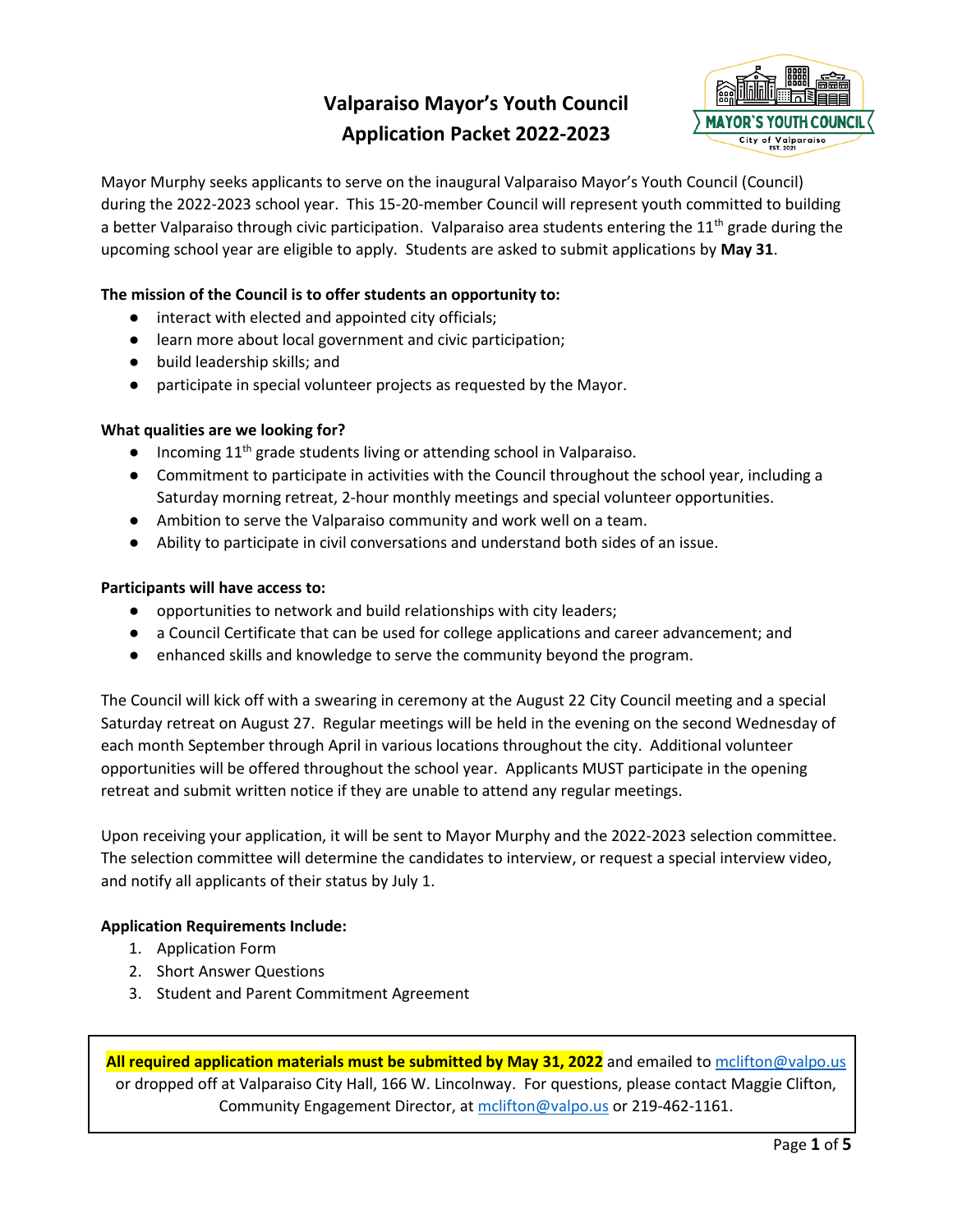# **Valparaiso Mayor's Youth Council 2022-2023 Schedule**



| <b>Date</b>             | <b>Time</b>                       | <b>Topic</b>                                                    |
|-------------------------|-----------------------------------|-----------------------------------------------------------------|
| Monday, August 22*      | $5:30$ pm $-6:30$ pm              | Swearing in Ceremony<br>at City Council Meeting                 |
| Saturday, August 27     | $9:00am - 2:00pm$                 | <b>Saturday Opening Retreat</b><br>- Local Government 101       |
| Wednesday, September 14 | $6:00 \text{pm} - 8:00 \text{pm}$ | Leadership Development<br>& Working on a Team                   |
| Wednesday, October 12   | $6:00 \text{pm} - 8:00 \text{pm}$ | <b>Assessing Community</b><br><b>Strengths &amp; Weaknesses</b> |
| Wednesday, November 9   | $6:00 \text{pm} - 8:00 \text{pm}$ | Valpo Parks                                                     |
| Wednesday, December 14  | $6:00 \text{pm} - 8:00 \text{pm}$ | <b>Community Nonprofits</b>                                     |
| Wednesday, January 11   | $6:00$ pm $-8:00$ pm              | <b>Planning a Successful</b><br><b>Community Project</b>        |
| Wednesday, February 8   | $6:00 \text{pm} - 8:00 \text{pm}$ | <b>Public Safety</b>                                            |
| Wednesday, March 8      | $6:00 \text{pm} - 8:00 \text{pm}$ | <b>Business Community &amp;</b><br><b>Economic Development</b>  |
| Wednesday, April 12     | $6:00 \text{pm} - 8:00 \text{pm}$ | Advocacy 101 & Program<br>Evaluation                            |
| Monday, May 8*          | 6:00pm-7:00pm                     | Presentation to<br><b>City Council</b>                          |

\*Dress code professional/business casual.

Dress code to be appropriate for workplace at all sessions.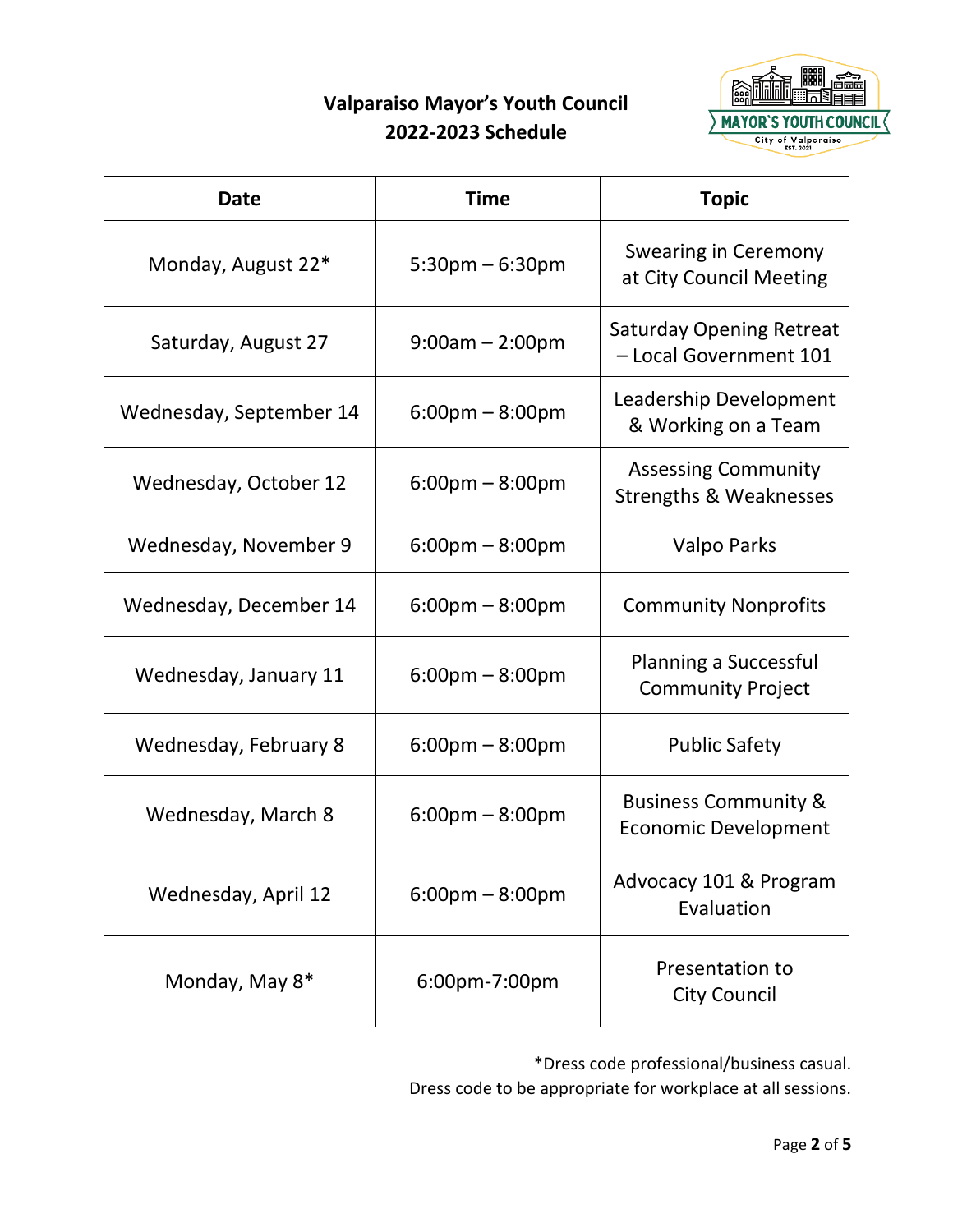## **Valparaiso Mayor's Youth Council 2022-2023 Application Form**



*Please clearly write your responses in ink.*

| Date of Birth: _______________________________                                                  | 2022-2023 School Year Grade: ______________                                                           |
|-------------------------------------------------------------------------------------------------|-------------------------------------------------------------------------------------------------------|
|                                                                                                 |                                                                                                       |
|                                                                                                 |                                                                                                       |
|                                                                                                 | Zip: _________________                                                                                |
|                                                                                                 |                                                                                                       |
| T-Shirt Size (adult sizes): ______________                                                      |                                                                                                       |
| (include clubs, jobs, sports, etc.):                                                            | Please list your anticipated commitments outside of school and homework for the 2022-2023 school year |
|                                                                                                 | Hours/Week: _________________                                                                         |
|                                                                                                 | Hours/Week: _________________                                                                         |
|                                                                                                 | Hours/Week: __________________                                                                        |
|                                                                                                 | Hours/Week: ________________                                                                          |
| YES<br>I initiated interest in this program:<br>YES  <br>I was asked to apply for this program: | NO<br>NO                                                                                              |
| Do you have a license and vehicle that you will drive next year?                                | YES  <br>NO                                                                                           |
| If not, are you able to secure transportation to meetings?                                      | YES<br><b>NO</b>                                                                                      |

*The VMYC does not discriminate on the basis of race, ethnicity, sex, national origin, sexual orientation, political affiliation or disability. The following information is not required. It is requested to facilitate our goal of assembling a diverse group. Omitting this information will not affect your application.*

| Race or ethnic group: |  | Gender Identity: |  |
|-----------------------|--|------------------|--|
|-----------------------|--|------------------|--|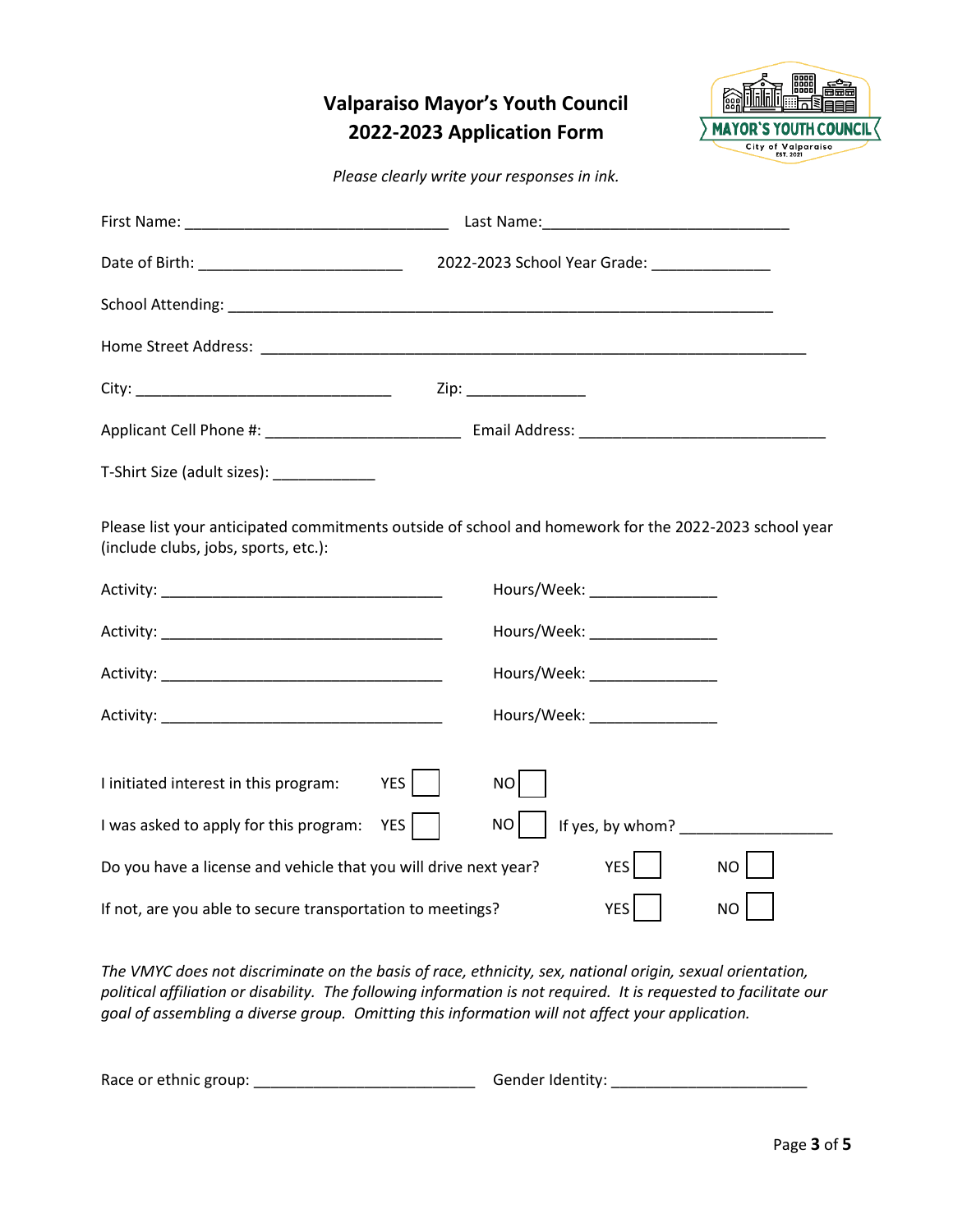# **Valparaiso Mayor's Youth Council 2022-2023 Application Short Answer Questions**



Please provide concise answers to the following questions in a typed document. Responses should be no more than 200 words per question.

1. Why do you want to be a member of the Valparaiso Mayor's Youth Council? What do you hope to learn or experience?

- 2. What is one quality you pride yourself on and what will this contribute to the Council?
- 3. Tell us about a time you worked with a group to get something done. What role did you play?

4. What have you done to give back to the Valparaiso community and in what areas do you see a need for improvement?

5. What other activities are you involved in and how do you plan to prioritize participation on the Council?